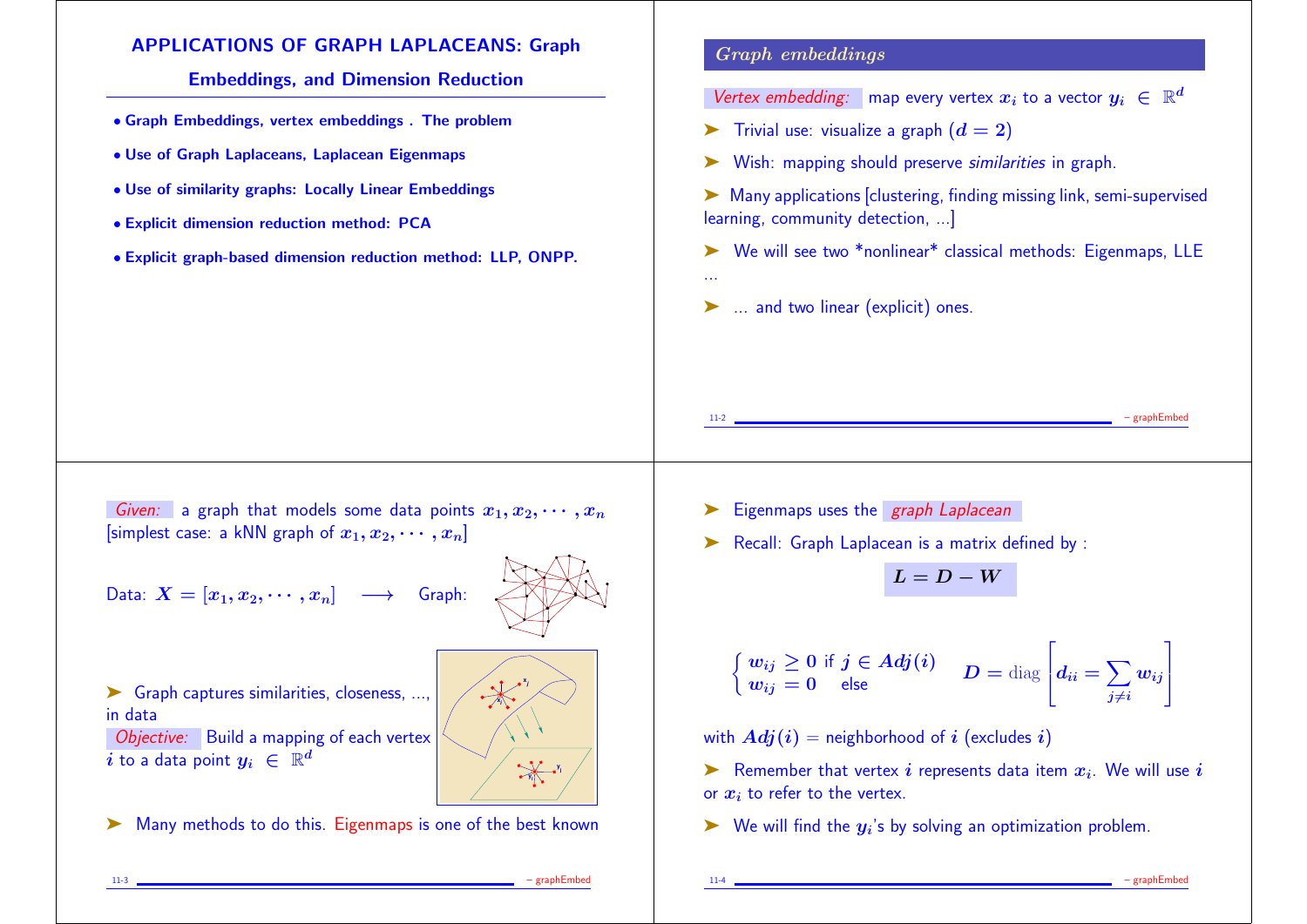The Laplacean eigenmaps approach

Laplacean Eigenmaps [Belkin-Niyogi '01] \*minimizes\*

$$
\mathcal{F}(Y) = \sum_{i,j=1}^{n} w_{ij} ||y_i - y_j||^2 \text{ subject to } YDY^{\top} = I
$$

Motivation: if  $||x_i-x_j||$  is small (orig. data), we want  $||y_i-y_j||$  to be also small (low-Dim. data)



▶ Original data used indirectly through its graph

► Objective function can be translated to a trace (see Property 3 in Lecture notes 9) and will yield a sparse eigenvalue problem

# Locally Linear Embedding (Roweis-Saul-00)

11-5 – graphEmbed

- ➤ LLE is very similar to Eigenmaps. Main differences:
- 1) Graph Laplacean matrix is replaced by an 'affinity' graph
- 2) Objective function is changed: want to preserve graph

1. Graph: Each  $x_i$  is written as a convex  $\big\lceil$ combination of its  $k$  nearest neighbors:  $x_i \approx \Sigma w_{ij} x_j, \quad \sum_{j \in N_i} w_{ij} = 1$ ▶ Optimal weights computed ('local calculation') by minimizing

$$
\|x_i - \Sigma w_{ij} x_j\| \quad \text{for} \quad i = 1, \cdots, n \mid
$$



**Problem translates to:** 

$$
\begin{cases} \min\limits_{\begin{array}{c} \boldsymbol{Y} \in \mathbb{R}^{d \times n} \\ \boldsymbol{Y} \boldsymbol{D} \ \boldsymbol{Y}^\top = \boldsymbol{I} \end{array}} \text{Tr}\left[ \boldsymbol{Y} (\boldsymbol{D} - \boldsymbol{W}) \boldsymbol{Y}^\top \right] \ . \end{cases}
$$

➤ Solution (sort eigenvalues increasingly):

$$
(D-W)u_i=\lambda_iDu_i\ ;\quad y_i=u_i^\top;\quad i=1,\cdots,d
$$

 $\triangleright$  An  $n \times n$  sparse eigenvalue problem [In 'sample' space]

 $\triangleright$  Note: can assume  $D = I$ . Amounts to rescaling data. Problem becomes

$$
(I - W)u_i = \lambda_i u_i \ ; \quad y_i = u_i^\top; \quad i = 1, \cdots, d
$$

 $-$  graphEmb

#### 2. Mapping:

The  $y_{i}$ 's should obey the same 'affinity' as  $x_{i}$ 's  $\leadsto$ 

Minimize:  
\n
$$
\sum_{i} \left\| y_i - \sum_{j} w_{ij} y_j \right\|^2 \quad \text{subject to:} \quad Y \mathbb{1} = 0, \quad Y Y^{\top} = I
$$

Solution:

$$
(I - W^\top)(I - W)u_i = \lambda_i u_i; \qquad y_i = u_i^\top\,.
$$

 $\triangleright$   $(I - W^{\top})(I - W)$  replaces the graph Laplacean of eigenmaps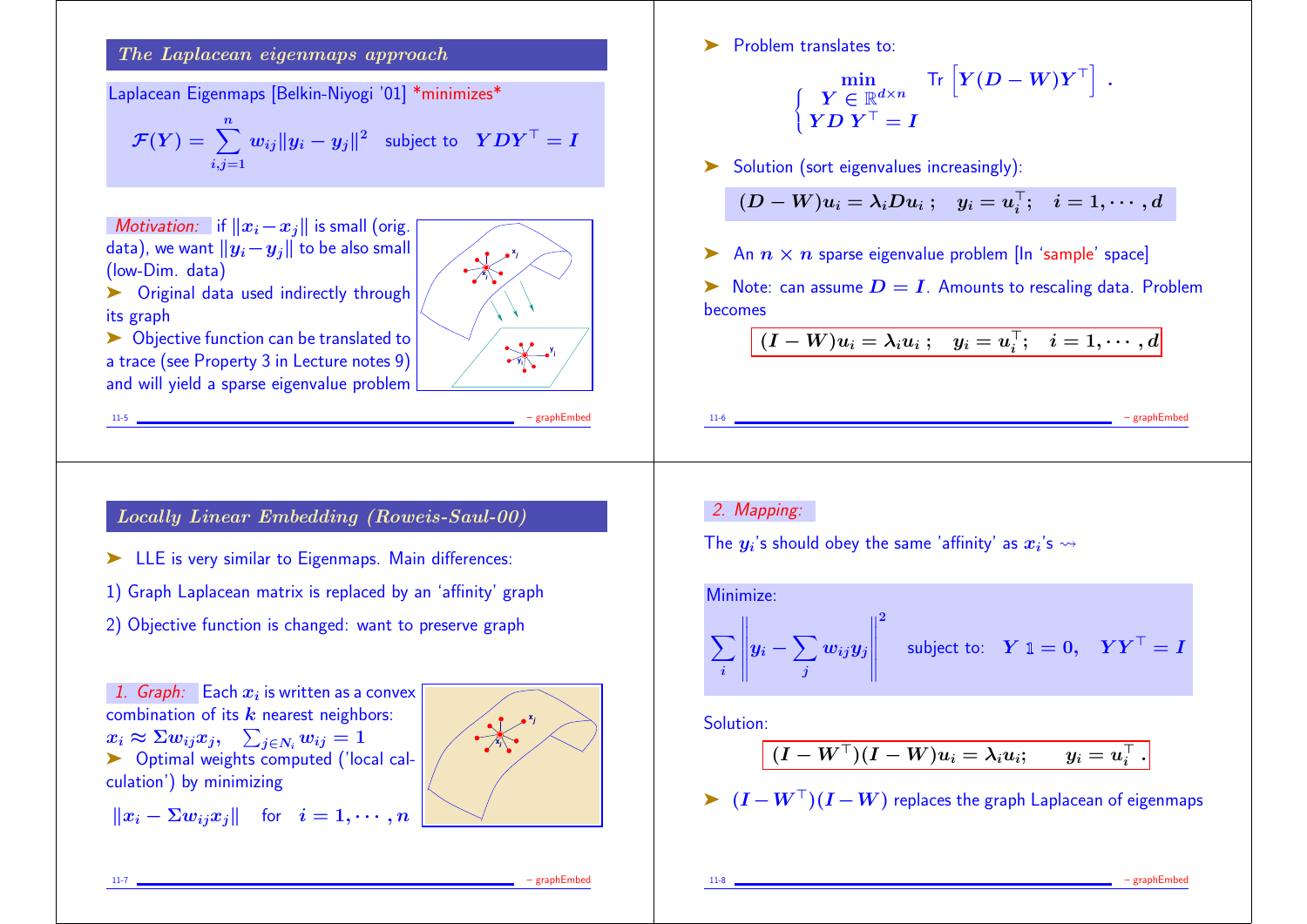## Implicit vs explicit mappings

➤ Background: Principal Component Analysis (PCA)

Dimension reduction via PCA: We are given a data set  $X =$  $[x_1, x_2, \ldots, x_n]$ , and want a linear mapping from X to Y, expressed as:

$$
Y = V^\top X \qquad \begin{array}{c} X \in \mathbb{R}^{m \times n}; \quad V \in \mathbb{R}^{m \times d} \\ \rightarrow \quad Y \in \mathbb{R}^{d \times n} \end{array}
$$

 $\blacktriangleright$   $m$ -dimens. objects  $(x_i)$  'flattened' to d-dimens. space  $(y_i)$ 



**n**

**Example 11.9** In PCA *V* is orthogonal 
$$
(V^T V = I)
$$
 *graphEmbed*

Explicit (linear) vs. Implicit (nonlinear) mappings:

 $\blacktriangleright$  In PCA the mapping  $\Phi$  from high-dimensional space  $(\mathbb{R}^m)$  to low-dimensional space  $(\mathbb{R}^d)$  is explicitly known:

 $y = \Phi(x) \equiv V^T x$ 

▶ In Eigenmaps and LLE we only know

$$
y_i=\phi(x_i), i=1,\cdots,n
$$

 $\triangleright$  Mapping  $\phi$  is now implicit: Very difficult to compute  $\phi(x)$  for an  $x$  that is not in the sample (i.e., not one of the  $x_i\!\!\mathbin{\dot{\cdot}}\mathsf{s})$ 

➤ Inconvenient for classification. Thus is known as the "The outof-sample extension" problem

► In Principal Component Analysis  $V \in \mathbb{R}^{m \times d}$  is computed to maximize variance of projected data:

$$
\max_{\boldsymbol{V}\; ;\; \boldsymbol{V}^\top\boldsymbol{V}=\boldsymbol{I}} \quad \sum_{i=1}^d \left\|\boldsymbol{y}_i-\frac{1}{n}\sum_{j=1}^n y_j\right\|_2^2, \;\; \boldsymbol{y}_i = \boldsymbol{V}^\top \boldsymbol{x}_i.
$$

▶ Leads to maximizing

$$
\mathsf{Tr}\left[V^\top (X - \mu e^\top)(X - \mu e^\top)^\top V\right], \quad \mu = \frac{1}{n} \Sigma_{i=1}^n x_i
$$

 $\triangleright$  Solution  $V = \{$  dominant eigenvectors  $\}$  of the covariance matrix

11-10 – graphEmbed

Locally Preserving Projections (He-Niyogi-03)

➤ LPP is a linear dimensionality reduction technique



Starts with the same neighborhood graph as Eigenmaps:  $L \equiv$  $D - W =$  graph 'Laplacean'; with  $D \equiv diag(\{\Sigma_i w_{ii}\})$ .

11-11 – graphEmbed and the control of the control of the control of the control of the control of the control of the control of the control of the control of the control of the control of the control of the control of the